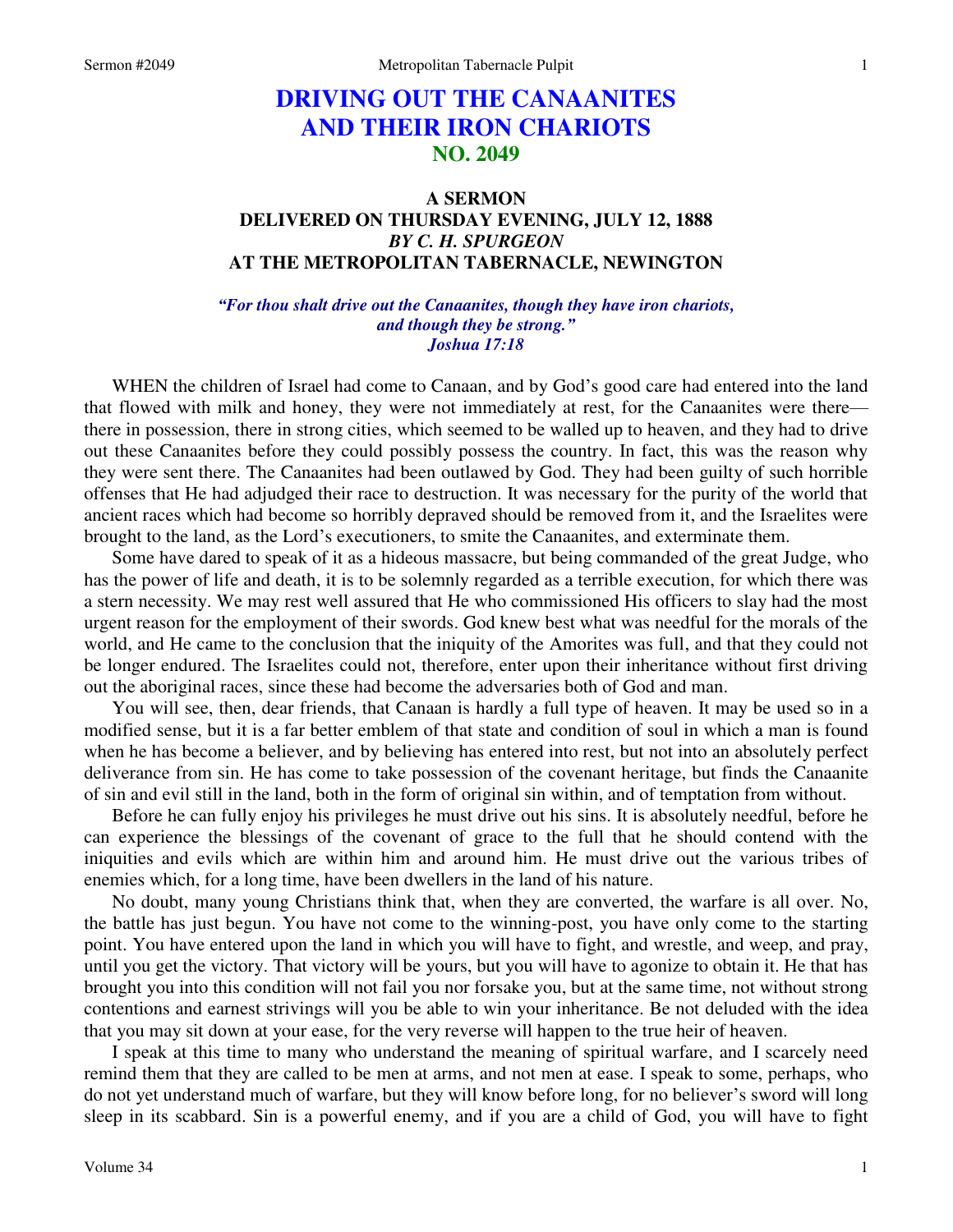against it. If you are an heir of the true Canaan, you are born first to a heritage of warfare, and ultimately to the vast inheritance of unbroken and everlasting peace.

> *"The land of triumph lies on high, There are no fields of battle there; Lord, I would conquer till I die, And finish all the glorious war."*

Our text is a war-speech to the tribes of Manasseh and Ephraim. Joshua said to them, "Thou art a great people, and hast great power: thou shall not have one lot only." But he told them that while he gave them two lots, they would have to drive out those who were then in possession—"Thou shalt drive out the Canaanites, though they have iron chariots, and though they be strong." May the Holy Spirit enliven us for our life-struggles by the meditations of this hour!

**I.** Our first reflection shall be—WE MUST DRIVE THEM OUT.

It is a command from God—"Thou shalt drive out the Canaanites." Every sin has to be slaughtered. Not a single sin is to be tolerated. Off with their heads! Drive the sword into their hearts! They are all to die. Not one of them may be spared. The whole race is to be exterminated, and so buried that not a bone of them can be found. Here is a labor worthy of all the valor of faith and the power of love.

They must all be driven out, for, *every sin is our enemy*. I hope we have no enemies in this world among our fellow men. It takes two to make a quarrel, and if we will not contend, there can be no contention. We are neither to give nor to take offense, but if it be possible, as much as lies in us, we are to live peaceably with all men. I trust that we have forgiven everybody who has ever harmed us, and would desire to be forgiven by all against whom we have done anything wrong. But every sin, every evil, of every shape, is our true enemy, against which we are to wrestle to the bitter end.

You cannot say to any sin, "You may dwell in my heart and be my friend." It cannot be your friend, evil is our natural and necessary enemy, and we must treat it as such. The seed of the woman will never find a friend in the seed of the serpent, any more than Eve found a friend in the serpent that beguiled her. Any pretense of friendship with iniquity is mischievous. If you are a friend of sin, you are not a friend of God. All sorts of sins are our enemies, and we are to hate them with our whole soul. If you can say of any sin, "I do not hate it," then you may gravely question whether you were ever born again.

One of the marks of a child of God is that, although he sins, he does not love sin. He may fall into sin, but he is like a sheep which, if it tumbles into the mud, is quickly up again, for it hates the mire. The sow wallows where the sheep is distressed. Now, we are not the swine that love the slough, though we are as sheep that sometimes slip with their feet. Would to God that we never did slip! What a misery sin is to us! Evil is the worst of evils to godly men. The Lord send us all the sorrow He pleases, if He will but prevent our ever falling into sin, the greatest of our griefs will be away.

Every sin hates us, and we hate every sin. There is no sin dear friends, that can help you, in any case whatever, but it must seriously harm and hinder you. Sin is that ill wind which blows nobody any good. There is no beauty in sin. There is no comfort in sin. There is no strength in sin. There is nothing whatsoever good in sin. From the crown of its head to the sole of its foot it is all bruises and putrefying sores. There is nothing to be said in its favor, and I am sure that no heir of heaven would take up its cause and plead for it. It is evil, only evil, and that continually.

While you hate sin, sin hates you. It will do you all the hurt it can, it will never be satisfied with the mischief that it has wrought you. It will try to lead you farther and farther into danger, so as to bring you down to hell. Sin would utterly destroy you, if it could, and it certainly could and would, if the grace of God did not prevent. Proclaim, then, a ceaseless warfare against all sin. Cry, "War to the knife with sin!" The Canaanites war with you, take care that you war with them. Up with the blood-red banner! Draw the sword, and never sheath it again. So long as there remains sin in our heart, or in our life, or in the world, it is to be fought against to the death.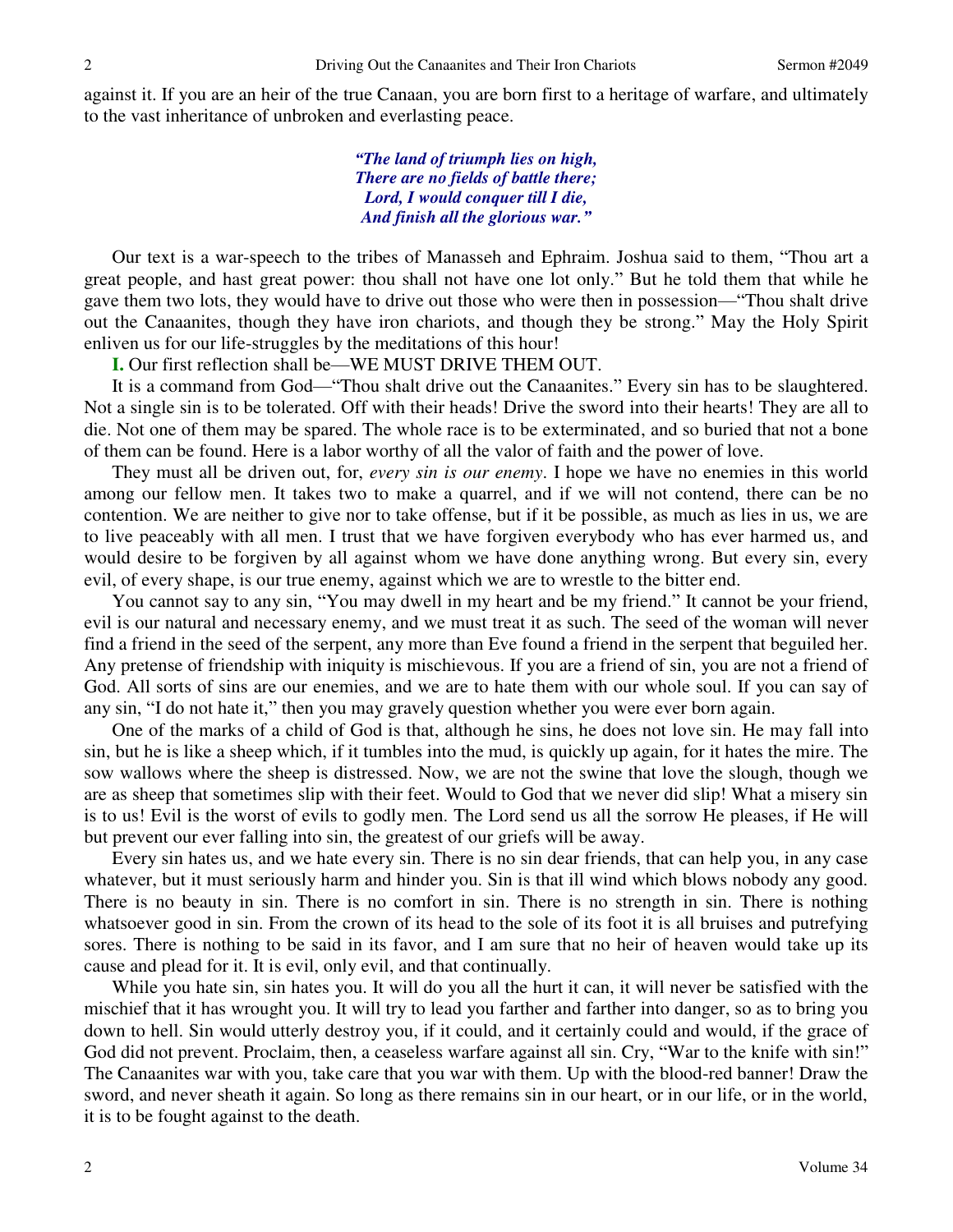3

Again, we should contend against all these Canaanites, and drive them out, for *sin is our Lord's most cruel enemy.* Jesus abhors all evil, and evil in every shape persecuted Him. All sorts of sins He bore in His own body on the tree. From our sins, all of which were laid upon Him, came the lashings of His back, when the ploughers ploughed deep furrows. From our sins came the bloody sweat that covered Him from head to foot. From our sins came the crown of thorns, the nails, the spear, the vinegar and gall, and the dread death of agony. Sin—oh, how our Lord loathes it!

In putting it away from us He drank of that cup from which, for a moment, He started, saying, "If it be possible, let this cup pass from me." "He was made sin for us, who knew no sin; that we might be made the righteousness of God in him," and this it was which caused Him such an agony. Sin to Jesus was horror, torment, death. Jesus abhors sin with all the force of His holy nature. Saved by Jesus, will you not hate sin as He did?

Would any person here lay up in his drawer as a treasure the knife with which his father was murdered? Our sins were the daggers that slew the Savior. Can we bear to think of them? Oh, that our tears might flow at the very thought of our horrible conduct towards our Lord, whom we slew by our sins, and may we never, never, never indulge any one of all our iniquities, for no one of them is innocent of the murder of our best Beloved. They conspired to take away His life, let us execute them at once.

> *"Oh, how I hate those lusts of mine That crucified my God; Those sins that pierced and nail'd His flesh Fast to the fatal wood!*

> > *Yes, my Redeemer, they shall die; My heart has so decreed: Nor will I spare the guilty things That made my Savior bleed.*

*While with a melting, broken heart, My murder'd Lord I view, I'll raise revenge against my sins, And slay the murderers too."*

Remember, brethren, we cannot have Christ and have any one sin reigning in our hearts. We come to Christ as sinners, but when we receive Christ we hear Him say, "Sin shall not have dominion over you." Sin may look into our nature, as it does, with its tempting witcheries. Sin may ride through our nature, as it does, trampling down all that is good. Sin may lurk in our nature, as it does, ready to plot against the King of kings, but it cannot reign in our nature, for it has come under another sovereignty, Christ is on the throne. "Grace reigns through righteousness unto eternal life" within our nature at this present time.

It is not possible that we could set a single sin on any throne, even though it should be lower than Christ's throne, neither can we obey the lusts thereof. Our Lord Jesus will not share His dominion even with an angel, much less with a sin. If you have iniquity enthroned in your heart you must be lost. There is no hope for you. You may have Christ and quit your sin, but you cannot have Christ and hug your sin.

Christ shall help you to slay your sin, but if you say, "No, but I will indulge this evil," even though you add, "Is it not a little one?" you will perish in your iniquity. If there be one darling sin that you would spare, Christ and your soul will never agree. There can be no peace between you and Christ while there is peace between you and sin, let that sin be what it may.

I have known men give up drunkenness, and when they have signed the pledge they have thought, "Now I am somebody," and they have gone on with some other habit which was quite as bad. I am glad enough to see you total abstainers, but that will not save you. Drunkards cannot enter heaven, neither can liars, nor thieves, nor fornicators, nor unbelievers. You have driven out one Canaanite, but how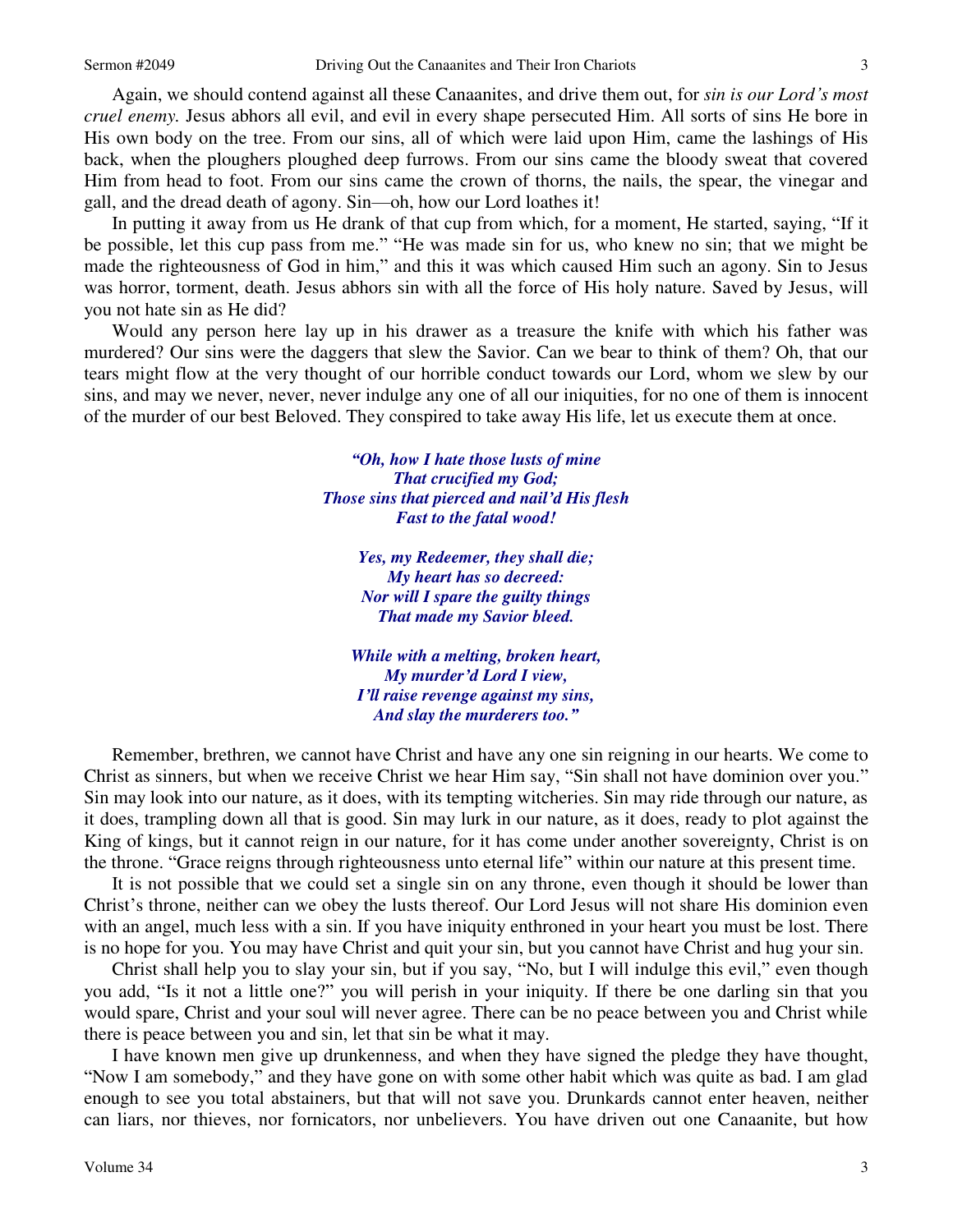about the rest? One man has said, "I cannot bear prodigality. The extravagant expenditure of that young profligate is abominable." Just so, but is not avarice abominable also? I do not suppose that you ever would spend too much money, for you are a mean old screw. You would never be tempted to waste your money, for you love it too much. Extravagance is not in your line, but you may as surely be ruined by covetousness and greed as by prodigality. Covetousness may be a better sort of vice for your pocket, but it will be nothing better for your soul when you have to stand before the judgment bar of God.

One man loathes hypocrisy, but then he is cruel, hard, and unforgiving, another man will never swear, but he will lie as fast as a horse will gallop. I have known a man hate lying, and yet he has been given to lechery. I have known another who has been perfectly pure from fleshly sin, but then he has been as proud as Lucifer himself, and pride will destroy a man as much as any other form of sin. The fact is, the whole nest of unclean birds must be thrown to the ground. All the eggs of the cockatrice must be crushed. Let us pray—

> *"The dearest idol I have known, Whate'er that idol be, Help me to tear it from its throne, And worship only Thee."*

Suppose that one of our missionaries were to come back from India, and say, "I have achieved a great marvel among the natives. All through one of the districts I went and preached, and wrought wonders. I found them worshipping gods made of the mud of the Ganges. I showed them the folly of it, and they broke their mud gods to pieces. And some of them had wooden gods, and I induced them to burn them all.

But there were some beautiful gods—gods of marble, and of gold, and of silver, and I had not the heart to meddle with them, for they were so artistic, so valuable, and so venerable. Why, one of them had eyes of diamond, and another had about his wrist a bracelet of rubies." Alas, Mr. Missionary! we see no reason for your self-congratulation. So you left the people worshipping those precious gods, did you? What good have you done? None whatever. It is evidently as evil an idolatry to worship a god of gold as it is to worship a god of mud.

Now, if we come among you and so deal with vice and improve the education and morals of the masses that we elevate the people, what have we done if we end there? We have taken away one set of sins, but have left others. We have broken the mud gods, but if we leave the gold and silver gods, what good have we done, as before the sight of the Lord? Many men have been delivered from the bottom rank of lusts, and so far so good, but then the higher ranks of spiritual wickedness in high places have been left untouched, and what has been the net result? Something for this world, but nothing for the next, something for morality, but nothing for spirituality. In the long run we shall not have done much even for morals, for the most loathsome of vices flourish side by side with great apparent refinement.

Even the King of Sodom was a perfect gentleman. Many an infamously unclean liver is a man honored in society because of his cultured mind. Sins of all sorts must go, when grace takes possession of the soul. Bring out the golden calf! This costly idol must be ground to powder, and strewed upon the water. The golden calf is as detestable before the Lord as the most beggarly gods of wood. One form of enmity to God is as obnoxious to His law as another. Sin in satin is as great a rebel as sin in rags. You may wash sin in eau-de-cologne, but it smells none the sweeter.

Remember, also, dear friends, that *a man cannot be free from sin if he is the servant of even one sin*. Here is a man who has a long chain on his leg—a chain of fifty links. Now, suppose that I come in as a liberator, and take away forty-nine links, but still leave the iron fastened to the pillar, and his leg in the one link which is within the iron ring, what benefit have I brought him? How much good have I done? The man is still a captive. If you had a bird here—say, a canary—and it was all free except one leg, it would not be a free bird then. "It is only held by a single bit of cotton," you say. Still the bird is not at liberty, it cannot fly as it pleases. As long as a man is held a captive by a single vice, no matter how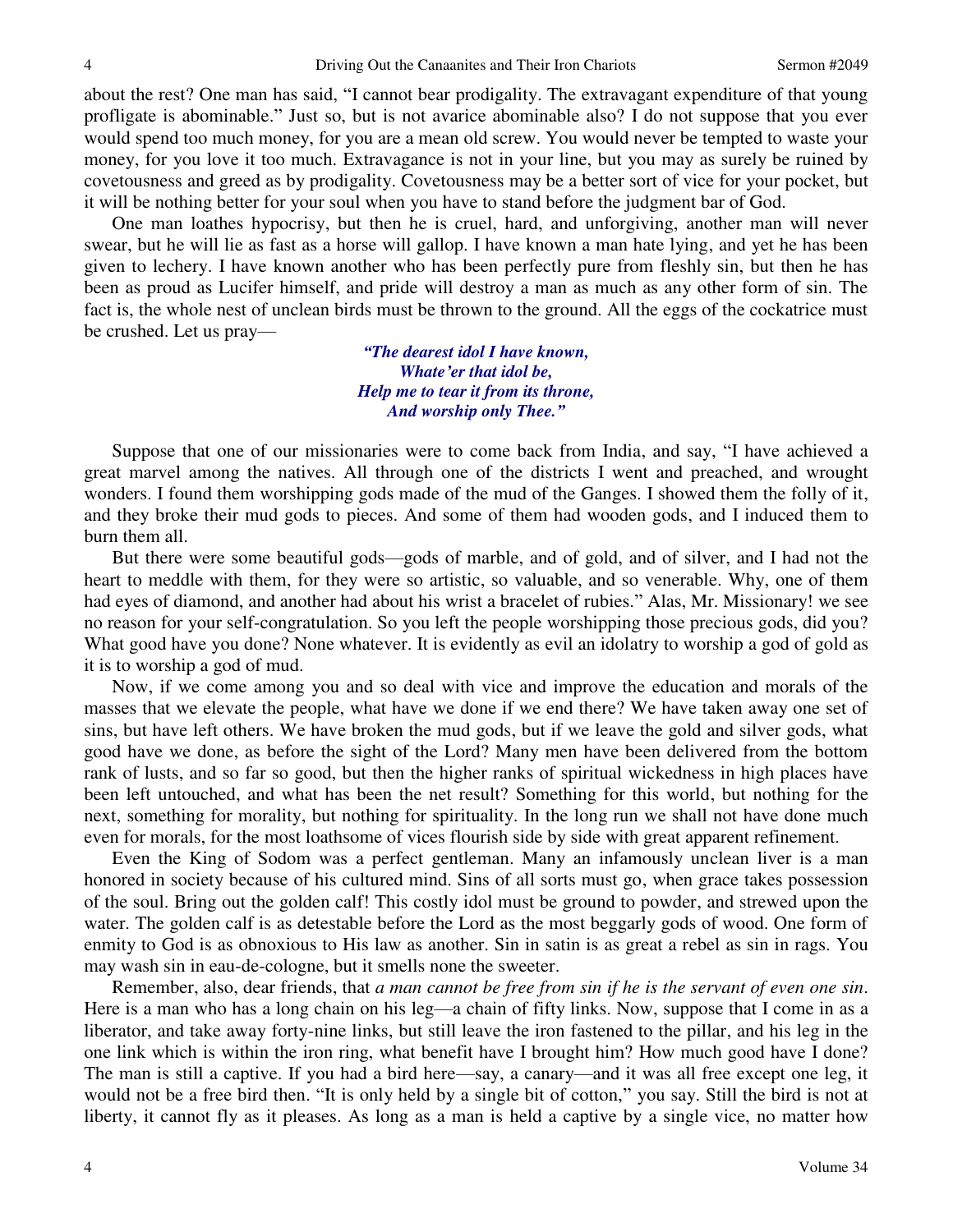small it is, he is still in bondage to iniquity. If just one sin binds him, masters him, he is not the Lord's free man. He is still a slave in the worst form of slavery, he is under the dominion of evil. Hence, you see, I spoke not too largely, when I said, "Down with them all!" They must all be conquered, every one. Not one single sin must be allowed to occupy the love of our heart and the throne of our nature.

There are certain sins that, when we begin to war with them, we very soon overcome. These Israelites, when they were up in the mountains, and in the woods, soon got at the hill country Canaanites and destroyed them, but down in the plain, where there was plenty of room for horses and chariots, the Israelites were puzzled what to do, for some of these Canaanites had chariots of iron, which had scythes fixed to the axles, and when they drove into the ranks of an army, they mowed down the people as a reaping machine cuts down the standing corn.

For a while this seems to have staggered the Israelites altogether, it was a terrible business to think about, and fear exaggerated the power of the dreadful chariots. Dread made them powerless, till they plucked up courage, and when they once plucked up courage, they found that these chariots were not nearly so terrible as they were supposed to be. There were ways of managing and mastering them, if Israel would but trust in God, and play the man.

When a man is converted by divine grace, certain sins are readily overcome, they fly away at once, never to return. I hardly recollect, after talking with thousands of converts, hearing any brother say that he found it difficult to give up swearing. I have often heard people express their wonder that though they had never for years used a single sentence without an oath, yet, from the moment of their conversion, no profane word ever escaped their lips.

I remember one who said, having been a profane swearer of the worst kind, that some years after his conversion, a hogshead rolled on his toe, and an ill word escaped him for which he was nearly brokenhearted, but that during all his life beside, since his conversion, he never remembered that such a folly and sin had come near him. Swearing is a kind of Canaanite that is soon settled off—driven out and slain. So it is with many other forms of evil. We get our sword at their throats quickly, and by God's grace we are clean rid of all temptation to return to them.

Such sins, though once powerful, are left dead on the field of battle. Glory be to God! Goliath's head is off, Sisera has the nail through his temple, Eglon is stabbed to the heart. The enemies of God and of our souls are dead. I know that some of you could bear testimony that your favored sins became so disgusting to you that you have never had a temptation to wander in that direction, and if a desire towards them has crossed your mind, you have revolted against it, and cast it away from you with indignation.

But certain other sins are much tougher to deal with. They mean fight, and some of them seem to have as many lives as a cat. There is no killing them. When you think that you have slain them, they are up and at you again. They may be said to have chariots of iron. These sins are sometimes those which have gained their power—their chariots of iron—through *long habit*. "Can the Ethiopian change his skin, or the leopard his spots?" No, he never shall, but the grace of God can work the change. The grace of God has taken all the spots out of many leopards, and all the black out of crowds of Ethiopians.

But occasionally old, deep-seated habits come up again from their graves by a hideous resurrection. Did you never catch yourselves with a snatch of an old song coming to your memory, when you have been in prayer? When you have drawn very near to God, have you not been suddenly startled with the recollection of a filthy thing into which you once plunged? Terrible is the power of habit which has long held sway. It is not easy to uproot the oak of many a year's growth. These habits make chariots of iron, into which your sins mount, and they become terrible enemies to our holy desires and fervent resolves.

Some sins get their chariots of iron from being *congenial to our constitution*. Certain brethren and sisters are sadly quick-tempered, and as long as ever they live, they will have to be on their guard against growing suddenly angry, and speaking unadvisedly with their lips. They are quick and sensitive, and this might not in itself be a serious evil, but when sin wields that quickness and sensitiveness, evil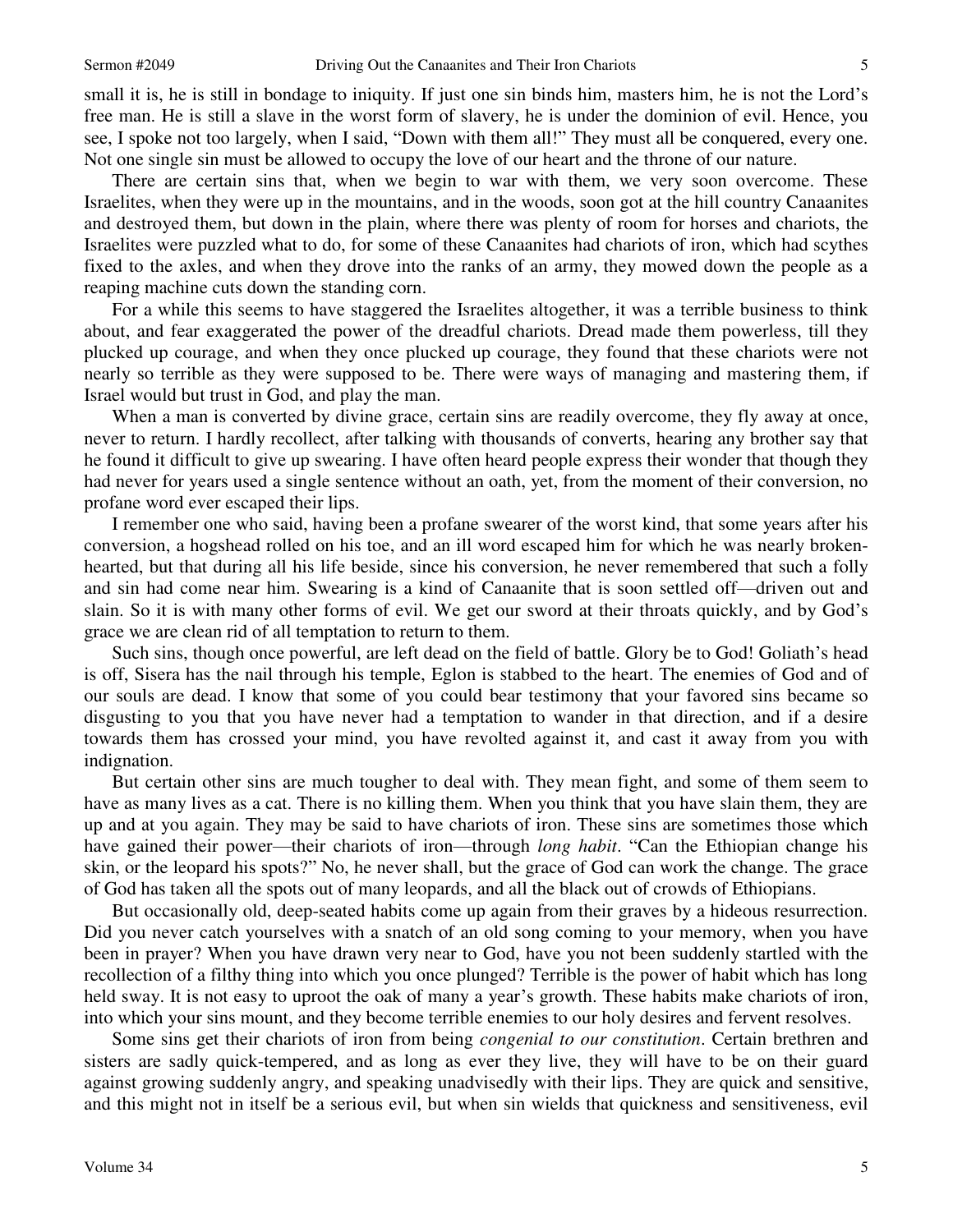comes of it. How many a sincere child of God has had to go for years groaning, as with broken bones, because of the quickness of his temper!

As for these constitutional sins, you must not excuse them. I beseech you mark what I say about this, for many are ruined by supposing that their constitutional faults are hardly faults at all, but unavoidable accidents. You must not say of any sin, "I cannot help it." You have to help it. You must not say, "Oh, but it is natural to me." I know that it is natural—that is the very reason why you have to be doubly on your guard against it. Everything that is of nature—ay, and of your fallen nature when it is at its best has to be put under the feet of Christ, that grace may reign over every form of evil.

Frequently the chariot of iron derives its force from the fact that a certain sin *comes rushing upon you on a sudden,* and so takes you at a disadvantage. If a man had notice of a temptation, he might be able to overcome it, but temptations never give us notice, can we expect them to do so? The sailor does not expect to have notice of every gale of wind that blows upon him. The soldier in battle does not reckon to have notice of every bullet that is coming his way. By what apparatus could we be kept aware of every advance of the evil one?

The very essence of temptation often lies in the suddenness of it, we are carried off our feet or ever we are aware. Yet we must not say, because of this, "I cannot help it," for we ought to be all the more watchful, and live all the nearer to God in prayer. We are bound to stand against a sudden temptation, as much as against a slower mode of attack. We must look to the Lord to be preserved from the arrow which flies by day, and the pestilence which walks in darkness. We are to cry to God for grace, that, let the gusts of temptation come how they may, and when they may, we may always be found in Christ, resting in Him, covered with His divine power.

Dear friends, sometimes these sins get power from the fact that, if we do not yield to them, *we may incur ridicule on account of them.* Many a true believer who could burn at the stake cannot bear to be laughed at. Many persons are remarkably sensitive to a jest, or a sarcasm. They could bear to be flogged more easily than to be ridiculed. So the powers of darkness assail them with sneers, and jeers, and flouts, and gibes. These are to them as chariots of iron. I have no doubt that our soldier friends, who are about to be baptized tonight, will have a hard time of it in that respect [On this occasion several soldiers from Woolwich were baptized in the Tabernacle]. I pray God to strengthen them in the barrack room, and make them like men in chain-armor, who cannot be wounded by sword or arrow.

I would not, if I could, prevent any of you from being persecuted in your measure. Should not soldiers fight? I would stay the persecution for the sake of the persecutor, but for the sake of you who have to bear it, I would hardly lift a finger to screen you, because the trial is an education of the utmost value. We shall never see champions if there is no fighting.

Brethren, some of us have lived in warfare so long, that we should be half afraid if we were long free from assault. We have been called pretty nearly every name now, and if there remain any other forms of abuse, we are waiting for their filthiness to be poured on our head. Yet our slanderers and revilers have not broken a single bone. They have not hurt our faith, nor blighted our hope, nor chilled our love, nor stopped our communion with God. Indeed, we are the better for the fire, the anvil, and the hammer with which our enemies have been good enough to work upon us. More closeness to God, more confidence in Him, and more joy in Him often come to the child of God when he is most under fire. Still the trial of cruel mockings makes sin seem to have chariots of iron.

Perhaps one of the things that is worst of all to a Christian is, that *certain sins are supposed to be irresistible*. It is a popular error, and a very pernicious one. "These chariots of iron," the Israelites said, "it is of no use to try to contend with them." So they gave up the plains to the Canaanites. It is a sad calamity when a Christian person says, "I can keep straight in everything except *that*. Do not touch me there. You must allow me a great deal of latitude in that direction. Please make large allowances for my peculiar constitution." All such pleading is mischievous.

Listen to me, my sister. *I* will make allowances for you, but I beseech you, do not make any allowance for yourself. My brother, I implore you, do not take out a license to sin. If I make a kind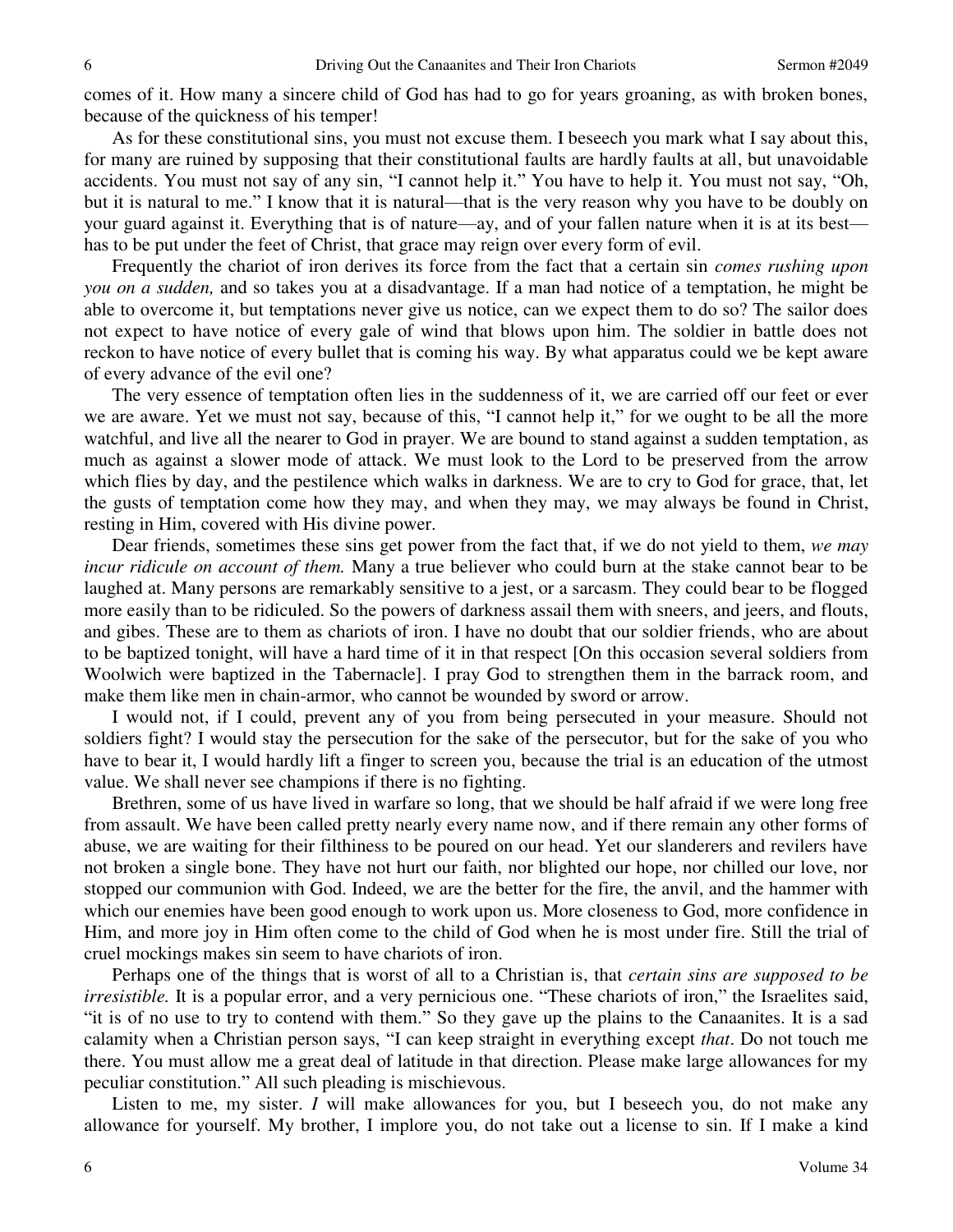7

excuse for you in sympathy with your weakness, being a man like yourself, it is one thing, but for you to make an allowance for yourself will be most injurious to your soul. You have to overcome and destroy the sin for which you claim toleration. Mark that! You must not—you dare not—allow any sin to master you, and if you know that it does overpower you, do not therefore claim that you may indulge it, but draw an inference of the opposite sort, because it has mastered you, concentrate your entire strength upon its utter destruction. Sin must come down; let not your eyes spare it.

The Canaanite must be driven out, the finest and fairest of the race must fall by the sword. We cannot enter heaven with a single sin remaining in us, for "they are without fault before the throne of God." Ere we can pass the pearly portal every spot and wrinkle must be removed from us. See your calling, brethren. Look at it well. Do you not need heavenly strength? Will you not seek the Holy Spirit?

**II.** I now turn to the second head. I have said that we must drive them out. The second head is that THEY CAN BE DRIVEN OUT.

I do not say that we can drive them out, but I say that they can be driven out. It will be a great miracle, but let us believe in it, for other great wonders have been wrought. Note first that *you and I have been raised from the dead*. Is it not so? "You hath he quickened, who were dead in trespasses and sins."

If a dead man has been raised, then anything can be done with the man who is now made alive. Do not tell me that there is a spot on the face of newly-risen Lazarus that cannot be washed away, I do not believe it. Do not tell me that there is a bent finger that cannot be straightened, after having seen the dead man live I am certain that the living man can be perfected. He that could raise Lazarus from the dead, can cause his grave clothes to be unbound, can raise him beyond his imperfections and infirmities, can make him perfect in every good work to do His will. It can be done. The raising from the dead is the evidence that it can be done.

*You have also by divine power been led to believe in the Lord Jesus Christ*. If you have believed in the Lord Jesus Christ as the result of divine grace within your heart, what is there that you cannot do? Believing in the Lord Jesus Christ is a very simple thing, say you. I know it is, but still it is the greatest thing a man ever does. "What shall we do," they said to Jesus, "that we might work the works of God?" And He said, "This is the work of God"—this is a God-like work, the highest kind of work that ever can be done—"that ye believe on him whom he hath sent." If you have been enabled to believe, you can be enabled to be holy. He that led you to exert faith, can lead you, by faith, to overcome any and every iniquity.

In the next place, *you have already conquered many sins*. Look at the heaps of Canaanites that you have killed. Begin at the beginning, where God began with you in the work of grace in your soul, is there not a wonderful difference between what you were then and what you are now? Were there not sins entrenched in your nature, like the Canaanites in their walled cities? But Jericho fell flat to the ground. Hosts upon hosts of unbelief and iniquities dwelt within your daily life, but you have driven them out. By God's grace you have resisted temptation, and escaped from lusts, and risen above doubts. You have hitherto overcome through the blood of the Lamb. You can say, "O my soul, thou hast trodden down strength." He that has helped you so far can surely help you even to the conclusion of the fight. Do not doubt that the almighty power of divine grace, which has achieved so much, can achieve yet more. Be strong and very courageous, for the Lord of hosts Himself is at your side.

*Have you not seen other Christians conquer?* Oh, let your memory charge you now with brethren and sisters in whom you saw great infirmities and sins at the commencement of their spiritual career, but how they have grown! How they have vanquished inbred sin! The tears come into my eyes when I think of certain members of this church—some in heaven, and some still among us. I remember what they used to be, and what they are now, and I can hardly believe that they are the same persons. Fierce tempers have been tamed, strong passions have been bound, black melancholy has been chased away. When they first joined the church, they were good, useful, sound men, but the pear was very hard, I should not have liked to put my teeth into it, they were stern, self-willed, and obstinate.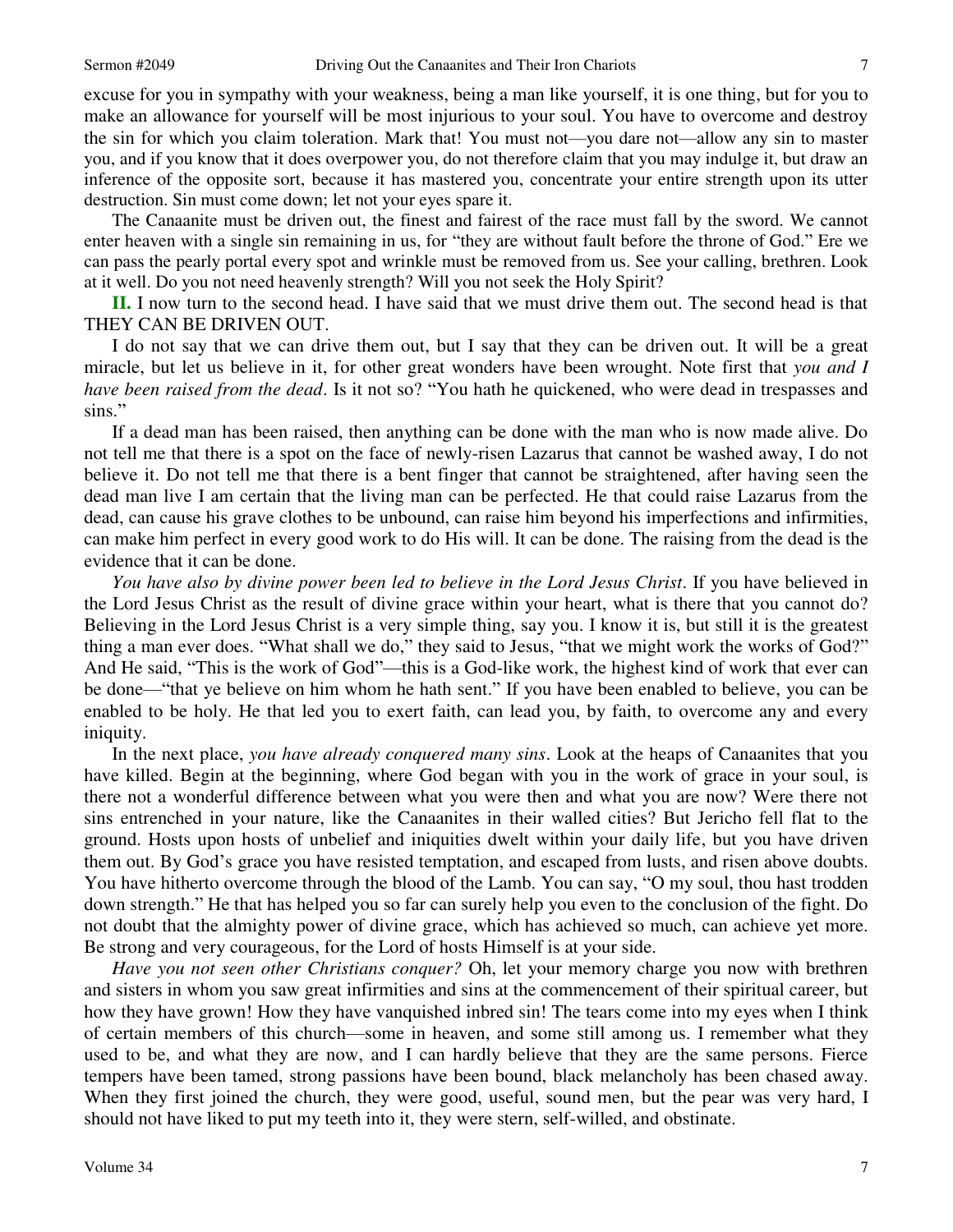The fruit was not only hard, but sour, for with all their zeal they were tart, sharp, and the reverse of gentle. But now, how mellow they are! What a sweet smell of ripeness there is about them! How ready they are to be taken to the great feast above! What God has done for them He can do for you. He can get that hardness out of you. That greenness, that sourness—He can graciously remove. Every man among us has to wear out at least one pair of green slippers, and when he has worn them out, then he puts on something better by way of traveling gear, and has his feet "shod with the preparation of the gospel of peace." We generally begin with a fool's boots at first, but God, who makes the foolish wise, makes men of us at last. He who trains the babes, till out of their mouths He brings forth mighty witness to His Word, can do the same with us.

Beloved, we have been talking about what can be done and what cannot be done. Have we thought about it? We are dealing with the Almighty, and with Him all things are possible. I think I see the battle now going on, the enemy seems to prevail, and the timid hearts of the soldiers of the cross sink within them. Listen! You have not yet drawn upon your reserves. Do you not know that within call there is eternal power within the Godhead, waiting to help you in your struggle against all evil? Call up your reserves! Entreat your great ally to send reinforcements in this hour of need. Beseech the Lord to give you more grace, and as you have received life at His hands, pray that you may receive it yet more abundantly.

Does any man know how holy he can be? "It doth not yet appear what we shall be." God give us grace to pray, and watch, and believe, and expect, and may the prayer of my dear brother Williams be fully answered, for he just now prayed that "the weakest among us may be as David, and David as the angel of God."

God help us to feel that the Canaanites can be driven out.

**III.** And then we close with our third head, and that is, THEY SHALL BE DRIVEN OUT.

They must be driven out, they can be driven out, they shall be driven out.

They shall be driven out. That is a speech for a monarch. "Must" is for the king, and "shall" is for the King of kings. Well, well, we venture to say it, because we only give the echo of His sovereign tones. *This is what Christ died for*. He loved the church, and gave Himself for it, that He might sanctify and cleanse it by the washing of water by the Word, that He might present it unto Himself a glorious church, not having spot or wrinkle, or any such thing, but that it should be holy, and without blemish. Christ died to save His people, not from some of their sins, but from all of their sins. His precious blood cleanses from all sin. His perfect atonement secures perfection to His saints. The death of sin is guaranteed by the death of Christ. Let us pray tonight fervently—

> *"Let the water and the blood, From Thy riven side which flowed, Be of sin the double cure, Cleanse us from its guilt and power."*

Brethren, *this is what Christ lives for*. Up in heaven He pleads for us, and "He is able to save them to the uttermost that come unto God by him, seeing he ever liveth to make intercession for them." The desire of His heart is that we may be kept from sin. "Holy Father, keep them through thy Word." He pleads that, though Satan may desire to have them and sift them as wheat, they still may be preserved. Christ in heaven is the pattern of what we shall be, and He will not fail to mold us after His own model. We shall one day be perfectly conformed to His image, and then we shall be with Him in glory. Our Lord's honor is bound up with the presentation of all His saints in spotless purity to Himself in the day of His glorious marriage.

*This is what the Holy Spirit is given for*. He is not given to come into our hearts, and comfort us *in*  our sins, but to deliver us from all evil, and to comfort us in Christ Jesus. He quickens, He directs, He helps, He illuminates, He does a thousand things, but chiefly, He sanctifies us. He comes into the heart